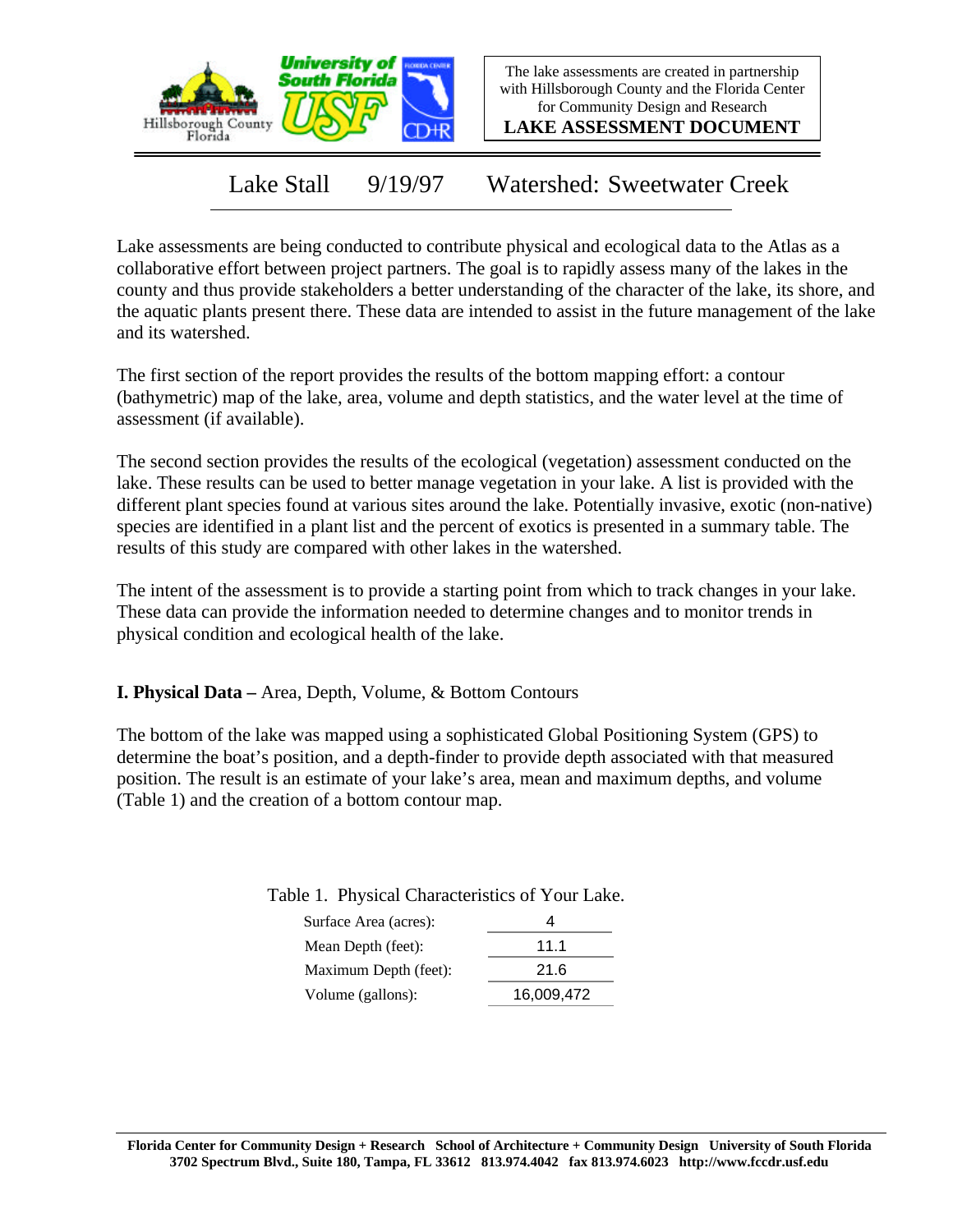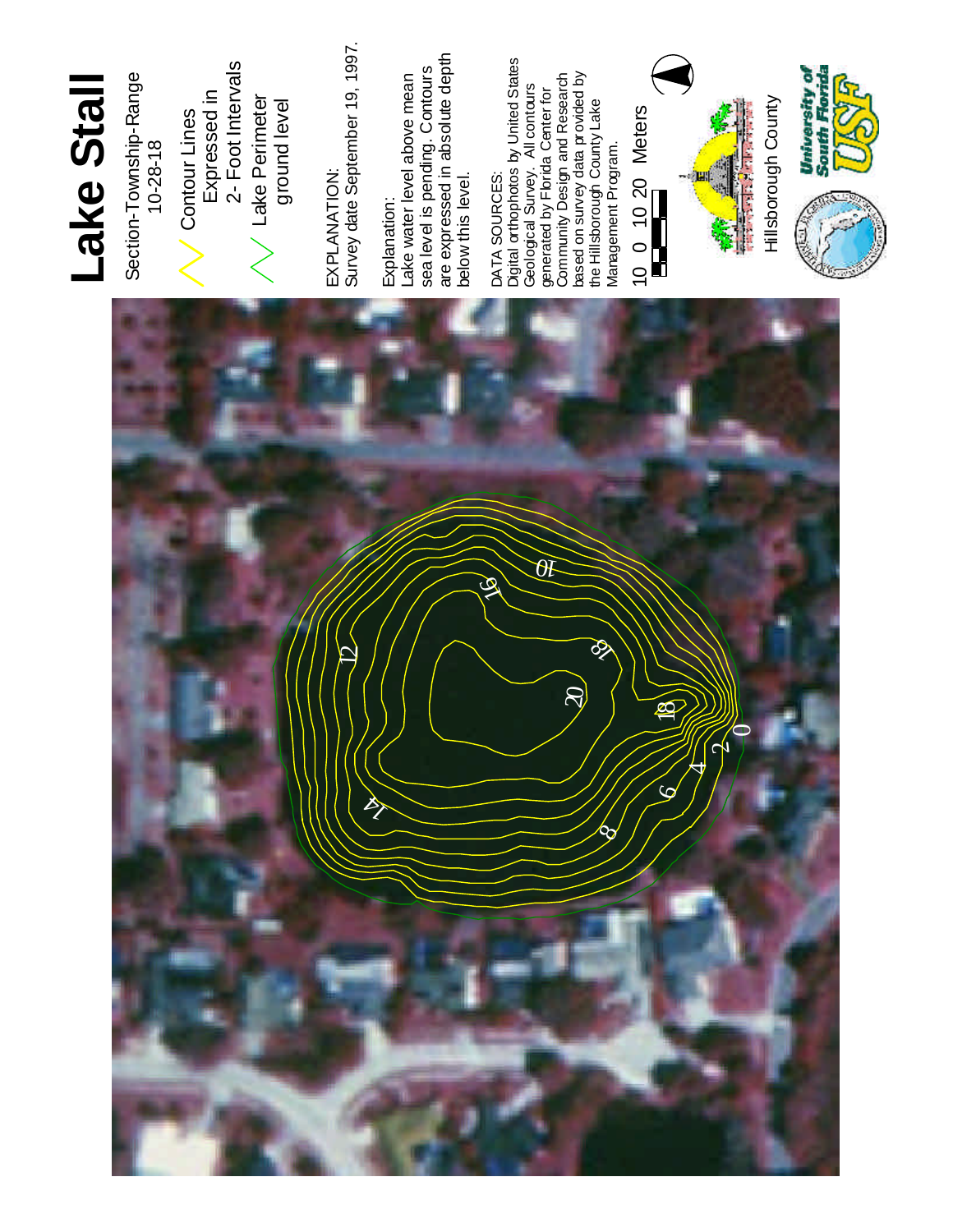

**LAKE ASSESSMENT DOCUMENT**

## Lake Stall 9/19/97 Watershed: Sweetwater Creek

## **II. Ecological Data**

Aquatic Plant Survey

Approximately equispaced sites are haphazardly mapped around the lake and the aquatic plants at each site are surveyed. The total number of species from all sites is used to approximate the total diversity of aquatic plants and the percent of invasive-exotic plants on the lake and in the watershed (Table 2). Many of these plants are considered ecologically harmful, as they tend to out-compete native species. Such "nuisance" plants can also make boating and other recreational activities difficult or impossible. The common and scientific names of plant species found on your lake are listed in Table 3.

> Table 2. Comparison of species diversity between your lake and other assessed lakes located within your watershed.

|                        |    | Lake Stall Sweetwater Creek<br>(Average) |  |
|------------------------|----|------------------------------------------|--|
| Number of Taxa:        | 25 | 30                                       |  |
| Percent Exotic Plants: | 8% | 15%                                      |  |

Table 3. Botanical and common names of the most commonly found plants on your lake. Percent frequency (of occurence), habit (location where found), status (native or exotic), and EPPC status are provided.

| Common Name                            | <b>Plant Species</b>      | Frequency | Habit     | <b>Status</b> | <b>EPPC</b> |
|----------------------------------------|---------------------------|-----------|-----------|---------------|-------------|
| <b>Torpedo Grass</b>                   | Panicum repens            | 100%      | Emergent  | Exotic        |             |
| Manyflower Marshpennywort, Water Penny | Hydrocotyl umbellata      | 83%       | Emergent  | Native        | <b>NL</b>   |
| Stonewort                              | Nitella spp.              | 83%       | Submersed | Native        | <b>NL</b>   |
| Water Primroses, Primrosewillow        | Ludwigia spp.             | 67%       | Emergent  | Unknown       | <b>NL</b>   |
| Algal Mats, Floating                   | Algal spp.                | 33%       | Floating  | Unknown       | Unknow      |
| Swamp Fern                             | Blechnum serrulatum       | 33%       | Emergent  | Native        | <b>NL</b>   |
| Water Spinach                          | Ipomoea aquatica          | 33%       | Emergent  | Exotic        |             |
| Banana Lily, Big Floatingheart         | Nymphoides aquatica       | 33%       | Floating  | Native        | <b>NL</b>   |
| Smartweed, Knotweed                    | Polygonum spp.            | 33%       | Emergent  | Native        | <b>NL</b>   |
| Pickerel Weed                          | Pontederia cordata        | 33%       | Emergent  | Native        | <b>NL</b>   |
| Laurel Oak; Diamond Oak                | Quercus laurifolia        | 33%       | Emergent  | Native        | <b>NL</b>   |
| Willow                                 | Salix spp.                | 33%       | Emergent  | Native        | <b>NL</b>   |
| Burhead Sedge, Cuban Scirpus           | Scirpus cubensis          | 33%       | Emergent  | Native        | <b>NL</b>   |
| Cattails                               | Typha spp.                | 33%       | Emergent  | Native        | <b>NL</b>   |
| Southern Red Maple                     | Acer rubrum var. trilobum | 17%       | Emergent  | Native        | <b>NL</b>   |
| Bacopa, Water-hyssops                  | Bacopa spp.               | 17%       | Submersed | Native        | <b>NL</b>   |

Florida Center for Community Design + Research School of Architecture + Community Design University of South Florida 3702 Spectrum Blvd., Suite 180, Tampa, FL 33612 813.974.4042 fax 813.974.6023 http://www.fccdr.usf.edu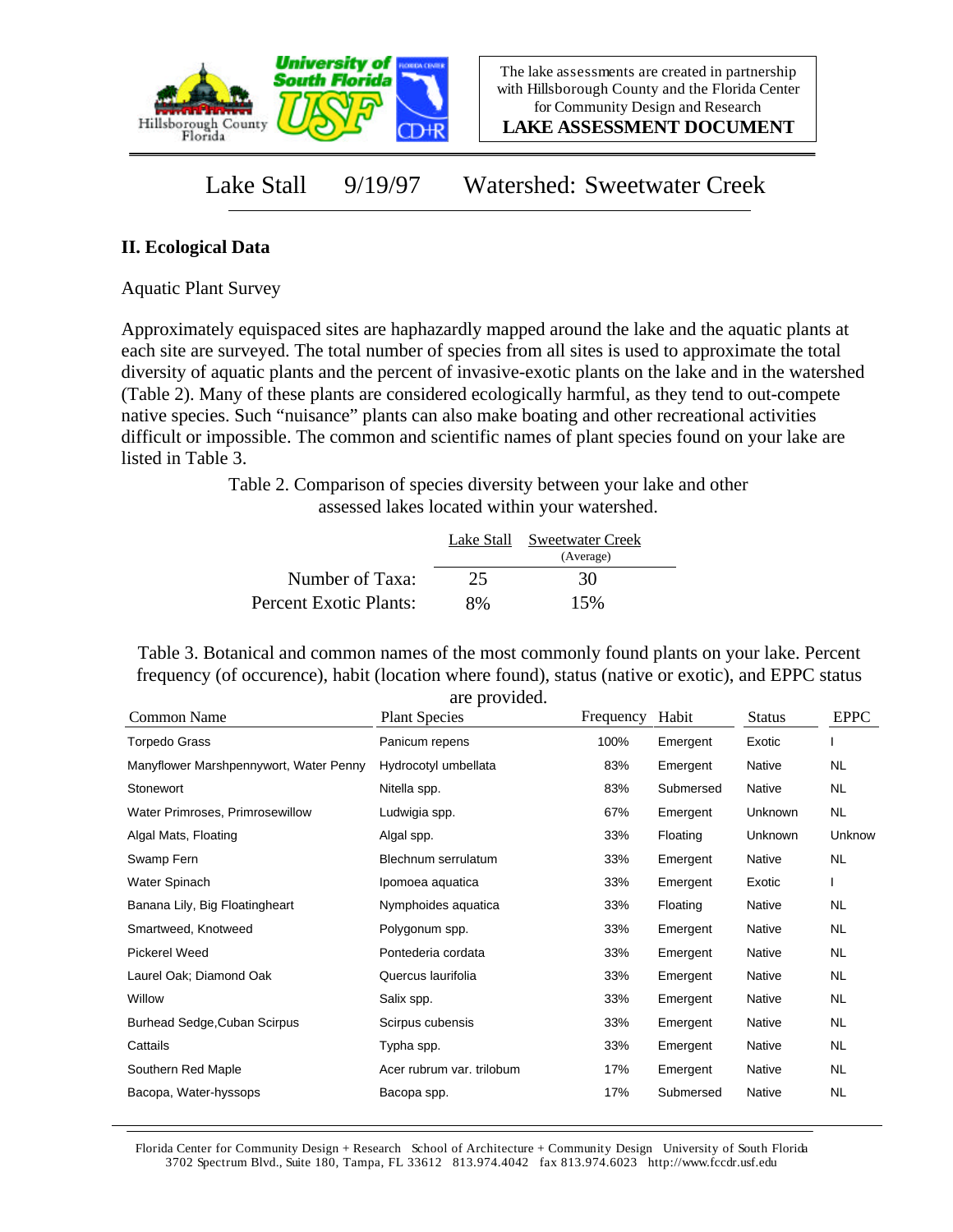## Lake Stall 9/19/97 Watershed: Sweetwater Creek

| Hickory                                   | Carya spp.          | 17% | Emergent  | Native         | NL.       |
|-------------------------------------------|---------------------|-----|-----------|----------------|-----------|
| Sedge                                     | Cyperus spp.        | 17% | Emergent  | <b>Unknown</b> | NL.       |
| Common Duckweed                           | Lemna spp.          | 17% | Floating  | Native         | <b>NL</b> |
| Sweetbay Magnolia                         | Magnolia virginiana | 17% | Emergent  | Native         | <b>NL</b> |
| Wax Myrtle                                | Myrica cerifera     | 17% | Emergent  | Native         | <b>NL</b> |
| Southern Waternymph                       | Najas guadelupensis | 17% | Submersed | Native         | <b>NL</b> |
| American White Water Lily, Fragrant Water | Nymphaea odorata    | 17% | Floating  | Native         | NL.       |
| Maidencane                                | Panicum hemitomon   | 17% | Emergent  | Native         | NL.       |
| Elderberry                                | Sambucus canadensis | 17% | Emergent  | Native         | <b>NL</b> |
|                                           |                     |     |           |                |           |

Florida Center for Community Design + Research School of Architecture + Community Design University of South Florida 3702 Spectrum Blvd., Suite 180, Tampa, FL 33612 813.974.4042 fax 813.974.6023 http://www.fccdr.usf.edu